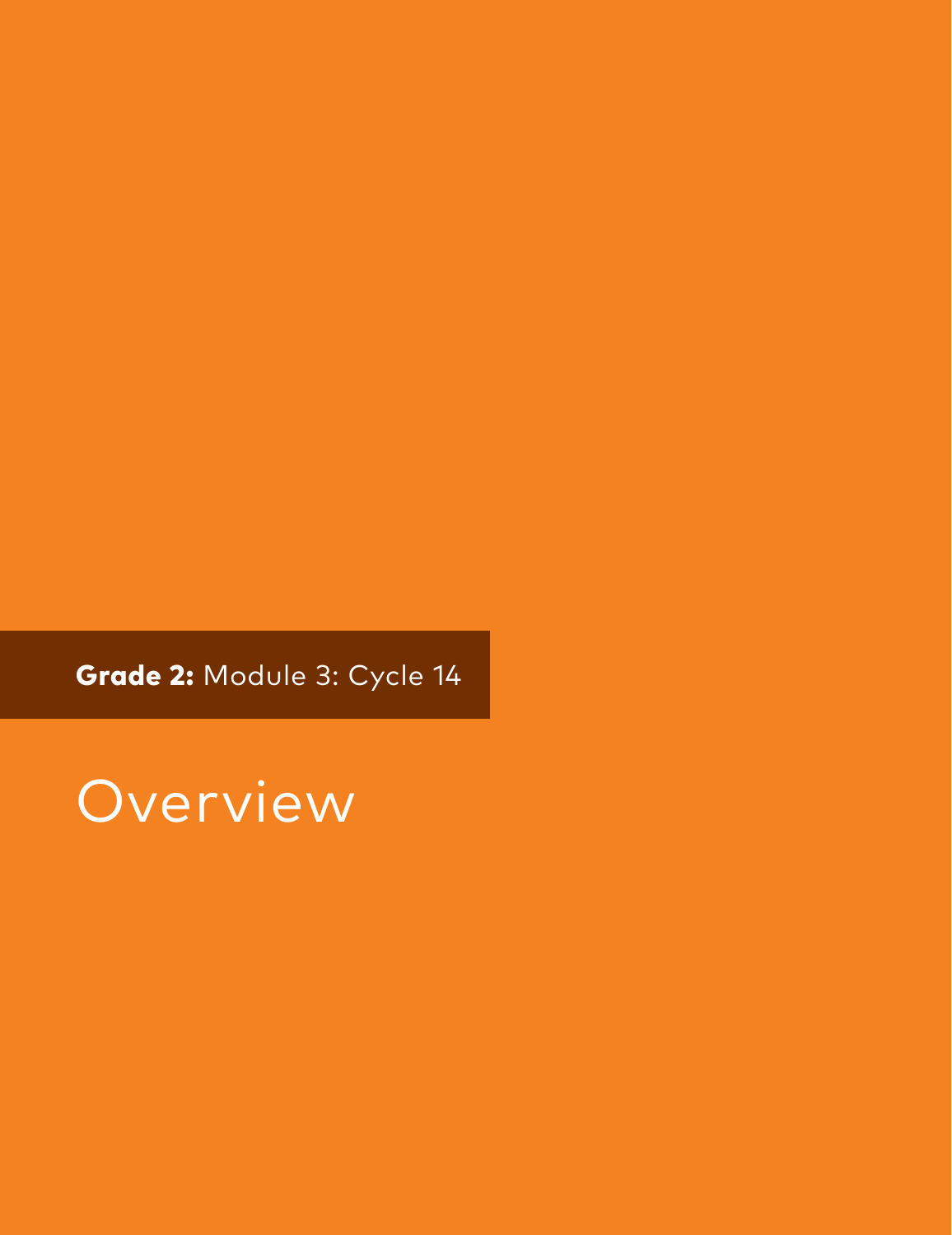# Introduced in This Cycle

C-le syllable type continued

# High-Frequency Words

"to," "two," "too," "none," "friends," "let's," "people," "together," "finally"

# Cycle Word List

In this cycle, students continue to work with two- (and some three-) syllable words containing the consonant -le syllable type. The cycle includes words where the first syllable contains a short vowel pattern or a long vowel pattern. In addition, students are introduced to the suffixes -ly, -ment, and-ness (examples: "closely," "excitement," "forgiveness"). Examples of words used in this cycle include:

| article | fiddle | sniffle |
|---------|--------|---------|
| beetle  | maple  | table   |
| bugle   | noodle | title   |
| cable   | riddle | trickle |
| example | single | uncle   |

# **7** Cycle-at-a-Glance

### RF.2.3, RF.2.3e, L.2.2, L.2.2d

### Agenda

Lesson 66

Lesson 66

### 1. **Opening (3–5 minutes)**

A. Syllable Sleuth: Two-Syllable Words with a C-le Ending Syllable Pattern: "ca-ble," "ma-ple," "bu-gle," "cy-cle," "puz-zle," "rid-dle," "bee-tle," "sin-gle," "foo-ple," "hi-zle"

#### 2. **Work Time (10 minutes)**

A. Words Rule: Two-Syllable Words Spelled with C-le Ending Syllable Pattern: "fable," "sable," "title," "whittle," "tinkle," "trickle," "noodle," "cripple," "article," "example," "uncle," "topple," "battle"

### 3. **Closing and Assessment (2 minutes)**

A. Reflecting on Learning

4. **Differentiated Small Group Instruction and Rotations (40–45 minutes)**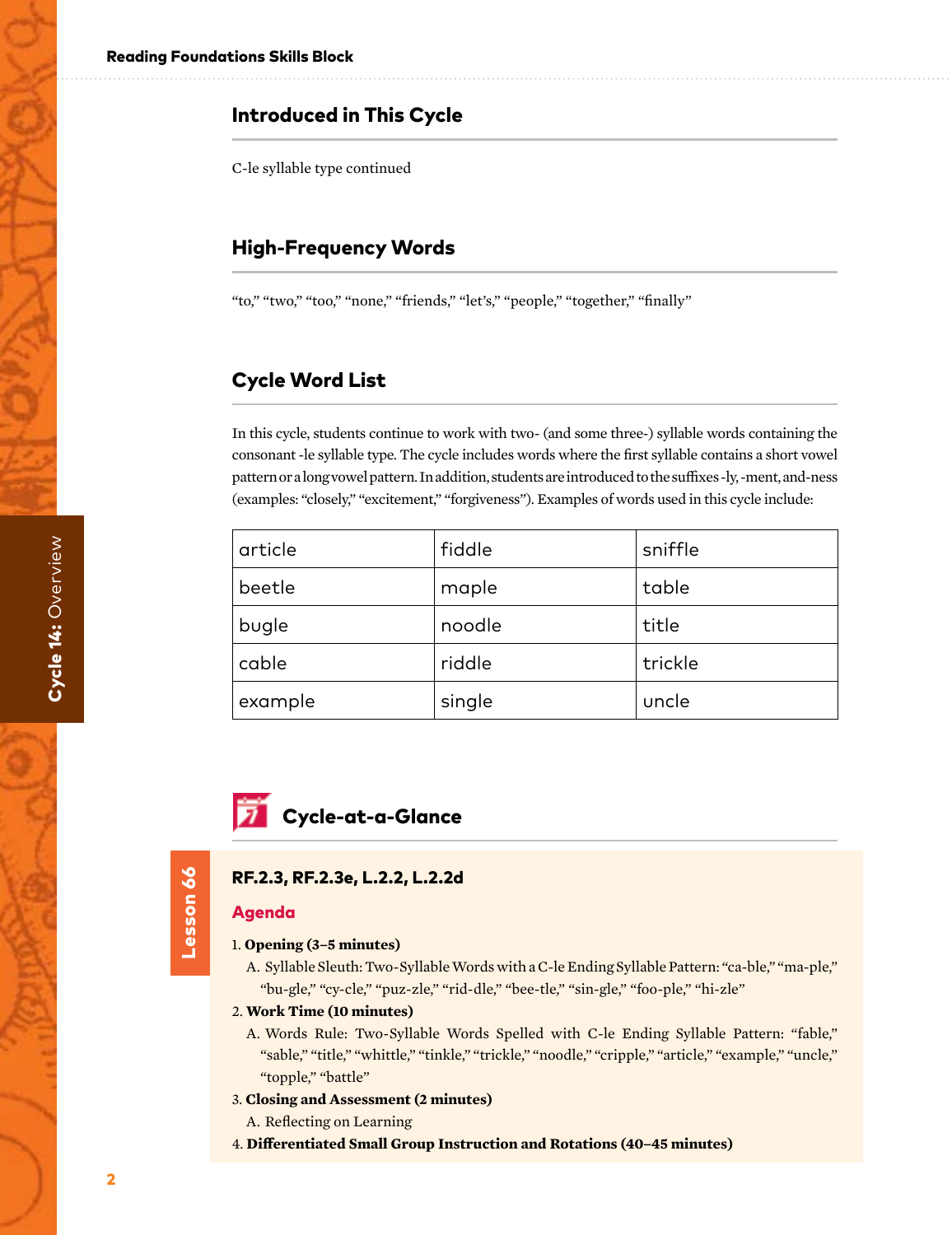# Daily Learning Targets

- I can identify the vowel sounds in a word to help me determine how many syllables are in the word and use that information to decode it. (RF.2.3)
- I can read and spell words with a C-le ending syllable. (RF.2.3, L.2.2)

# Ongoing Assessment

- Observe students during Opening A.
	- Determine whether they can count the number of syllables by identifying the vowel sounds in the word.
	- Also determine whether they can divide the word and identify the syllable types in order to decode it.
- Observe students during Work Time A. Determine whether they can identify which spelling pattern to use when writing words with a C-le ending syllable.
- Exit ticket (see Differentiated Small Groups: Work with Teacher).

# RF.2.3, RF.2.3c, RF.2.3d, RF.2.3e, RF.2.3f

### Agenda

### 1. **Opening (3–5 minutes)**

- A. Engagement Text Read-aloud: Sunnyside Community Public Notice: "Trash and Pest Control"
- B. Comprehension Conversation (optional)

### 2. **Work Time (10 minutes)**

- A. Snap or Trap: "to," "two," "too," "friends," "let's," "people," "together," "none," "finally" B. Decodable Reader: Partner Search and Read: "No Food to Be Found: Part 2"
- 3. **Closing and Assessment (2 minutes)**
	- A. Reflecting on Learning
- 4. **Differentiated Small Group Instruction and Rotations (40–45 minutes)**

# Daily Learning Targets

- I can retell the events from the current edition of the Sunnyside Community Public Notice: "Trash and Pest Control."
- Using evidence from the text, I can answer questions about the current edition of the Sunnyside Community Public Notice: "Trash and Pest Control." (optional)
- I can read high-frequency words: "to," "two," "too," "friends," "let's," "people," "together," "none," "finally." (RF.2.3f)
- I can read the decodable text: "No Food to Be Found: Part 2." (RF.2.3)

# Ongoing Assessment

- Observe students during Work Time A.
	- Determine whether they can read high-frequency words.
	- Also determine why the words are regularly or irregularly spelled.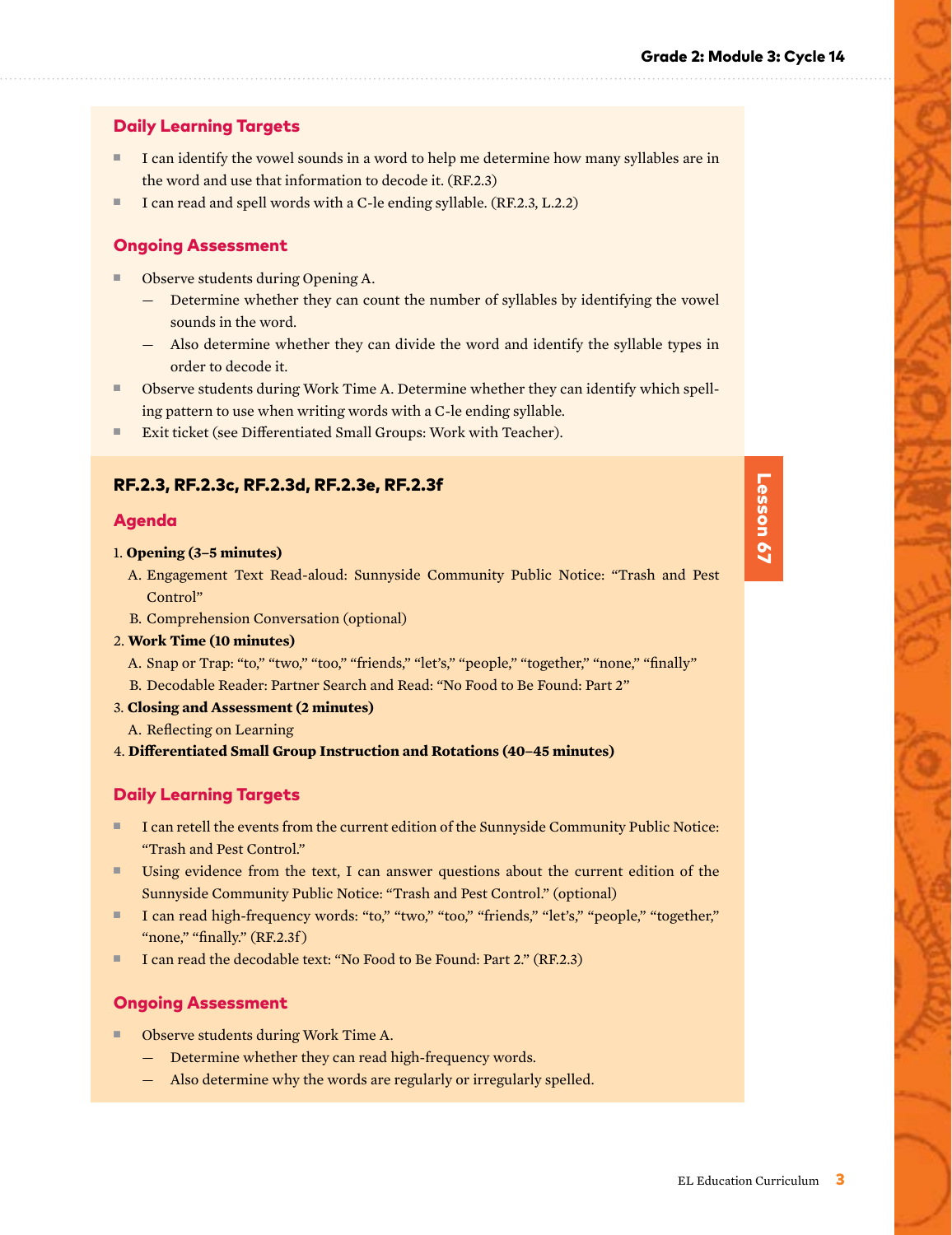- Determine whether they can independently find a given word.
- Also determine whether they can decode words containing C-le syllable patterns and irregularly spelled high-frequency words.
- Exit ticket (see Differentiated Small Groups: Work with Teacher).

### RF.2.3, RF.2.3d, RF.2.3e, L.2.2, L.2.2d

### Agenda

- 1. **Opening (3–5 minutes)**
	- A. Word Parts: "-ment," "-ness," and "-ly"

#### 2. **Work Time (10 minutes)**

- A. Interactive Writing: Writing a Silly Sentence with Words Ending in the C-le Syllable Type
- 3. **Closing and Assessment (2 minutes)**
	- A. Reflecting on Learning
- 4. **Differentiated Small Group Instruction and Rotations (40–45 minutes)**

### Daily Learning Targets

- I can make new words using base words and the suffixes "-ing," "-ed," and "-er." (RF.2.3)
- I can write a sentence using words with the syllable type: C-le, suffixes "-ly," "-ness," and "-ment," and high-frequency words. (L.2.2d)

### Ongoing Assessment

- Observe students during Opening A. Determine whether they can identify word parts correctly.
- Observe students during Work Time A. Determine whether they can correctly spell words with the syllable type C-le and high-frequency words from this cycle.
- Exit ticket (see Differentiated Small Groups: Work with Teacher).

### RF.2.3, RF.2.3e, RF.2.4, RF.2.4b, RF.2.4c

### Agenda

Lesson 69

Lesson 69

- 1. **Opening (3–5 minutes)**
	- A. Words Rule: Homophones: "peddle," "petal," and "pedal"
- 2. **Work Time (10 minutes)**
	- A. Fluency
- 3. **Closing and Assessment (2 minutes)**
	- A. Reflecting on Learning
- 4. **Differentiated Small Group Instruction and Rotations (40–45 minutes)**

### Daily Learning Targets

- I can identify the correct homophone ("peddle," "petal," and "pedal") based on meaning and context. (RF.2.3e)
- I can read a text fluently (smoothly, with expression and meaning, rereading and self-correcting when necessary). (RF.2.4)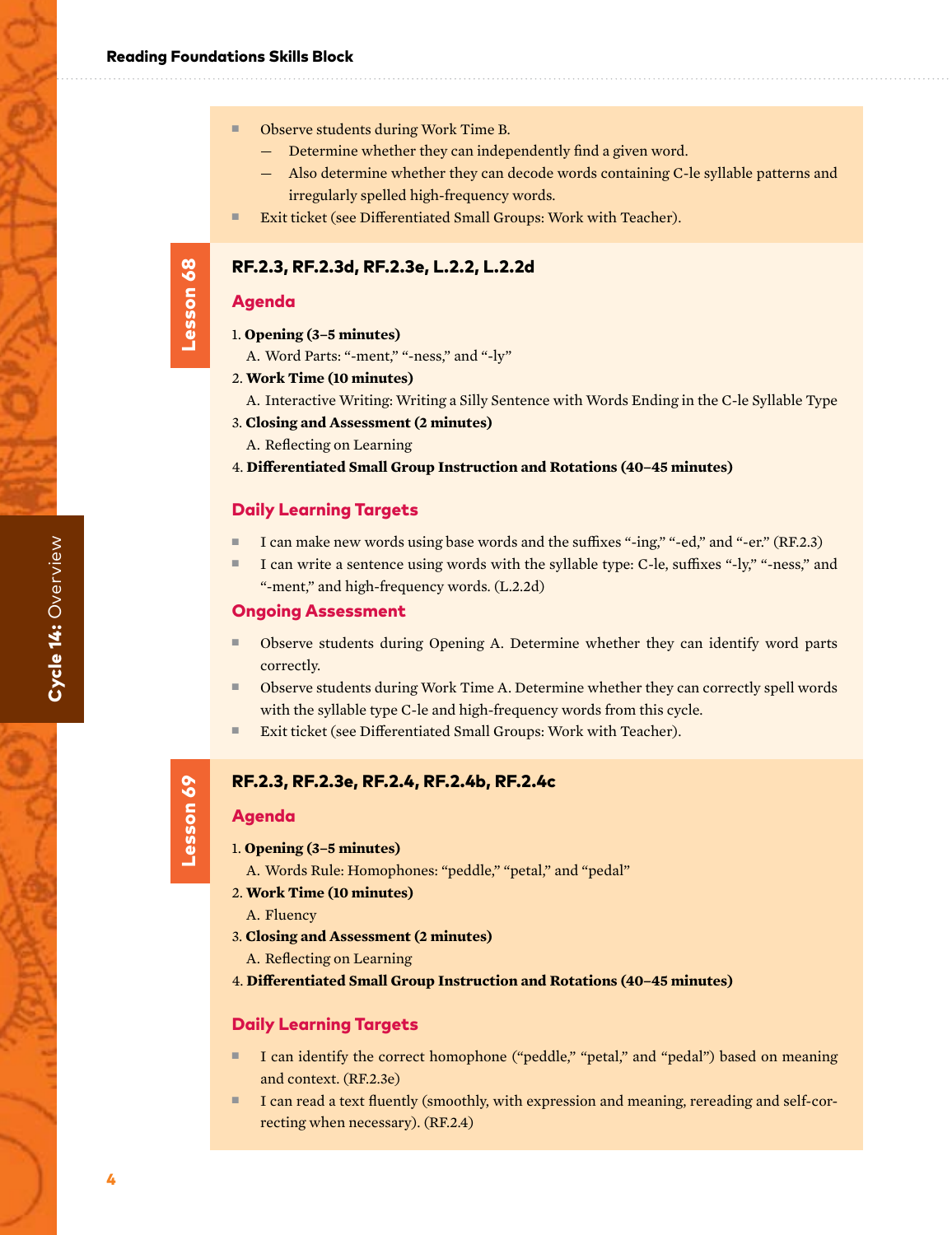### Ongoing Assessment

- Observe students during Opening A. Determine whether they can identify the homophones "peddle," "petal," and "pedal" based on meaning.
- Observe students during Work Time A. Determine whether they can attend to punctuation and phrasing to read fluently in a conversational manner.
- Exit ticket (see Differentiated Small Groups: Work with Teacher).

### RF.2.3, RF.2.3e, L.2.2, L.2.2d

### Agenda

- 1. **Opening (3–5 minutes)**
	- A. Word Workout: Same Sounds
- 2. **Work Time (10 minutes)**
- A. Word Workout: Exercise Practice
- 3. **Closing and Assessment (2 minutes)**
- A. Reflecting on Learning
- 4. **Differentiated Small Group Instruction and Rotations (40–45 minutes)**

# Daily Learning Targets

- I can read and spell words with C-le syllables. (RF.2.3, L.2.2)
- I can use my knowledge of sounds and syllables to read and spell words. (RF.2.3, L.2.2)

### Ongoing Assessment

- Observe students during Opening A. Determine whether they can identify the correct spelling pattern based on syllable type.
- Observe students during Work Time A. Determine whether they can apply knowledge of syllable types to read and spell words correctly.
- Exit Ticket (see Differentiated Small Groups: Work with Teacher).

# Lesson 66 Teaching Notes

#### **Purpose of lesson and alignment to standards:**

- The Opening A Syllable Sleuth instructional practice focuses on decoding two-syllable words ending with a C-le ending. Students examine written words and identify the vowel spelling patterns to determine the number of syllables. Finally, they identify the syllable types and use the information to successfully decode the words (RF.2.3e). Notice that some words are nonsense words that push students to only decode and not just remember the word.
- An important understanding in decoding multisyllabic words is that every syllable has one vowel sound, as opposed to one vowel letter. In C-le words, in the ending syllable, the final "e" is always silent, and creates a new "vowel sound" called a "schwa" sound (covered in more depth in Module 4). Words are spelled with the following C-le spelling patterns: "-zle,"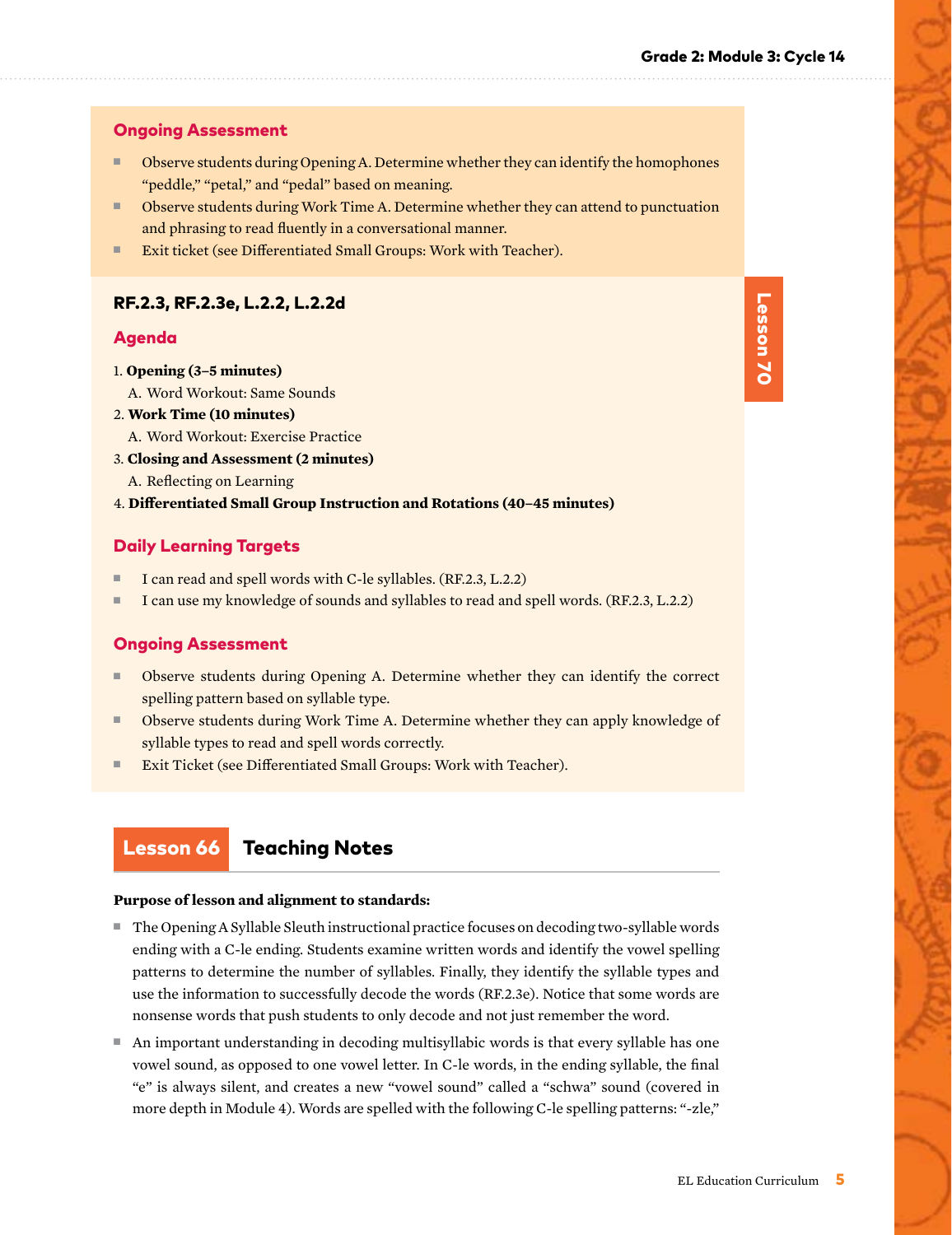"-kle," "-ble," "-dle," "-cle," "-ple," "-gle," "-stle," "-fle." However, the "le" is pronounced /əl/. This sixth and final syllable type is always three letters and always comes at the end of the word.

■ In Work Time A, students first discover the ways two-syllable words with a C-le ending syllable are spelled in words. This knowledge supports students' ability to decode and encode words by generalizing familiar spelling patterns. Students then practice these generalizations by writing words ending with C-le (RF.2.3e, L.2.2d).

#### **How it builds on previous work:**

■ Over the course of the modules in the Grade 1 curriculum and the first two modules of Grade 2, students worked with five syllable types (i.e., written patterns representing a vowel sound). These include closed (CVC), open (CV), magic "e" (CVCe), r-controlled, and vowel teams (CVVC, CVV). Students were introduced to the sixth syllable type, C-le, in the previous cycle of Module 3. Students continue to work with C-le words within this cycle.

#### **Down the road:**

■ In the Closing, students reflect on the role of the individual as part of a larger group in fostering continued growth in knowledge and skills. They consider how they can support the development of their peers and benefit from what those peers have to offer. Consider developing an ongoing routine during which concrete examples are collected and categorized. The collection can be used as a reference for students, encouraging them to enlist peer support when working toward their own personal goals.

# Lesson 67 Teaching Notes

### **Purpose of lesson and alignment to standards:**

- In Opening A and B, students work with the Engagement Text: Sunnyside Community Public Notice: "Trash and Pest Control." This text serves to pique students' interest about the Decodable Reader, introduced in Work Time B, by incorporating the topic and some words from this cycle into an engaging read-aloud.
- In Opening B, consider asking students suggested (or similar) text-based comprehension questions. Although the K–2 Skills Block focuses primarily on RF standards, comprehension is an integral part of reading development. Leading a brief discussion after the readaloud connects students to key ideas, details, and vocabulary contained within it. Because these questions likely cause the Opening to take longer than 5 minutes, they are optional. Consider adjusting differentiated small group instruction time accordingly to accommodate the extended Opening.
- In Work Time A, students learn new high-frequency words (RF.2.3f). This practice teaches all high-frequency irregular and regular words. They analyze each word to determine which category it belongs in (regular ("snap") or irregular ("trap")). Students grapple with this concept until they determine the reason for it being irregular, or "trap" words because they "don't play fair," or regular or "snap" words because they are regularly spelled. Once students have learned words, they can be placed on the classroom Interactive Word Wall.
- In Work Time B, before students read the Decodable Reader: "No Food to Be Found: Part 2," alone or in pairs, they search for the high-frequency words from Work Time A. Pairing students during the Decodable Reader routine provides support for those who need it and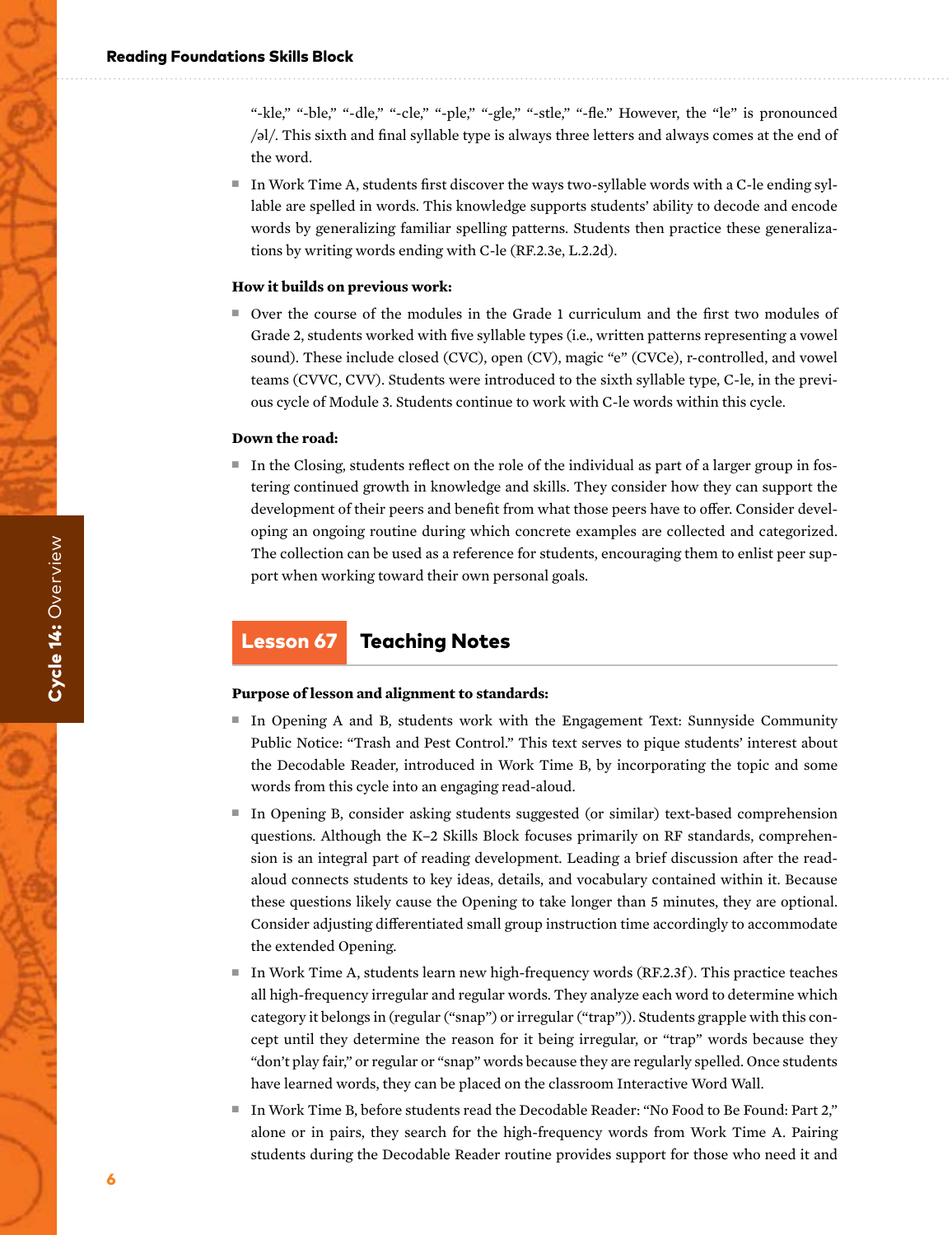engages more proficient students to apply their knowledge to support a peer. Have students work individually if you prefer that they receive more individual practice without peer guidance or support.

#### **How it builds on previous work:**

■ Students apply what they have learned about the syllable type C-le from the most recent cycle as well as the current cycle to decode multisyllabic words and high-frequency words.

### **Down the road:**

■ In the Closing, students reflect on the role of the individual as part of a larger group in fostering continued growth in knowledge and skills. They consider how they can support the development of their peers and benefit from what those peers have to offer. Consider developing an ongoing routine during which concrete examples are collected and categorized. The collection can be used as a reference for students, encouraging them to enlist peer support when working toward their own personal goals.

# Lesson 68 Teaching Notes

#### **Purpose of lesson and alignment to standards:**

- In Opening A, students notice that suffixes change the meaning of the base word. They begin to understand that identifying these word parts when they are added to a base word helps them to more easily decode and understand an unknown word. This cycle teaches students the spelling rule for when to keep the "e" when adding a suffix that begins with a consonant.
- In Work Time A, students first brainstorm a list of words spelled with a C-le ending syllable, write them on their whiteboards, then check with the larger group to ensure correct spelling. Then, the teacher and class work together to compose and write a silly sentence using some of the words. Because these words are familiar, spellings should be accurate, not invented. Encourage students to recall the specific graphemes (letters) that represent those phonemes in the word. The goal is for students to develop automaticity with the correct spelling and pronunciation of each word.
- Consider recording the silly sentences produced each week during Interactive Writing on chart paper, sentence strips, or a book so those sentences can be displayed and practiced by the group, in pairs, or individually.

#### **How it builds on previous work:**

■ This lesson addresses the spelling patterns and high-frequency words that have been used throughout the cycle (to decode in isolation, read in a text, and spell words). Students now apply all of these skills to construct a shared sentence. The chosen sentence also reinforces words from the decodable text.

### **Down the road:**

■ In the Closing, students reflect on the role of the individual as part of a larger group in fostering continued growth in knowledge and skills. They consider how they can support the development of their peers and benefit from what those peers have to offer. Consider developing an ongoing routine during which concrete examples are collected and categorized. The collection can be used as a reference for students, encouraging them to enlist peer support when working toward their own personal goals.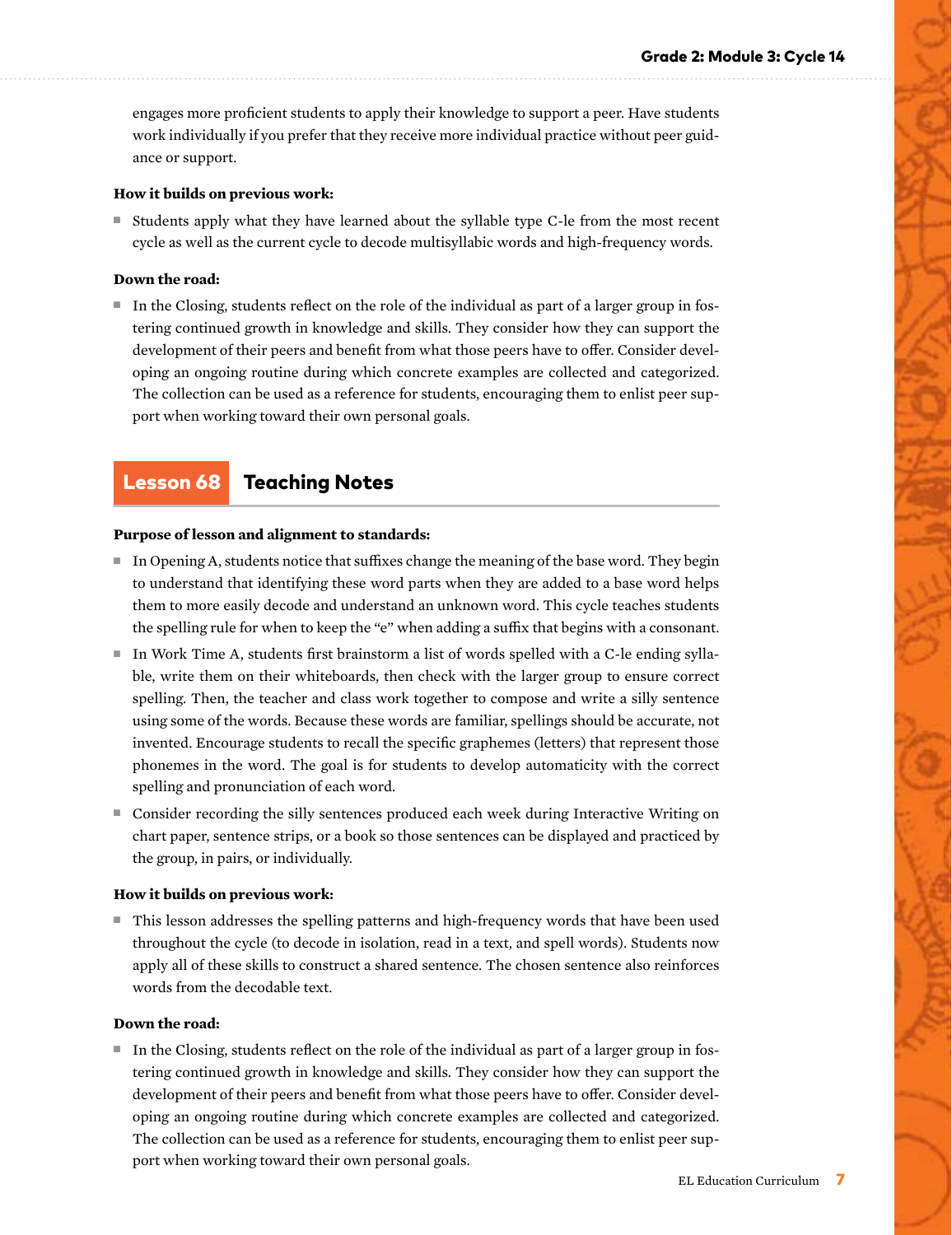# Lesson 69 Teaching Notes

#### **Purpose of lesson and alignment to standards:**

- In Opening A, students identify words that sound the same but are spelled differently (homophones) in a text and use the context to determine the meaning of each word. This supports students' ability to generalize the spelling pattern used based on the meaning of the word. If homophones have not yet been collected and displayed in the classroom, consider enlarging or writing the text from the opening in this lesson on chart paper and displaying it in the classroom for students to reference. This will support eventual generalization of these words for both comprehension and spelling (RF.2.3).
- In Work Time B, students interact with an excerpt from the Decodable Reader: "No Food to Be Found: Part 2." They think about how to apply the elements of fluency they identified via the song in Work Time A to this excerpt and work together to read this piece fluently (RF.2.4).
- Consider collecting the sentences and excerpts of text used in the Work Time on chart paper in such a way that they can be practiced by the group, in pairs, or individually. This may involve collecting them into a class notebook, individual notebooks, or displaying them on chart paper.

#### **How it builds on previous work:**

- In Opening A, students work with familiar words that are now examined as homophones. Regular examination of those words for known graphophonemic (letter-sound) patterns supports automaticity and commitment of those patterns to memory.
- In Work Time A, students work with short pieces of text containing patterns worked with in this and previous cycles to develop fluency (phrasing, expression, speed, and meaning).

#### **Down the road:**

■ In the Closing, students reflect on the role of the individual as part of a larger group in fostering continued growth in knowledge and skills. They consider how they can support the development of their peers and benefit from what those peers have to offer. Consider developing an ongoing routine during which concrete examples are collected and categorized. The collection can be used as a reference for students, encouraging them to enlist peer support when working toward their own personal goals.

# Lesson 70 Teaching Notes

#### **Purpose of lesson and alignment to standards:**

- The Word Workout instructional practice serves as a cycle review. Students are introduced to a new "exercise," or learning activity, in each Word Workout. These exercises allow students to apply skills learned throughout the cycle in a fun, engaging activity.
- In Opening A, students are introduced to a new exercise: Same Sounds, where students apply their knowledge of C-le syllable words to read and spell words correctly (RF.2.3, L.2.2).
- In Work Time A, the teacher may choose from any of the review "exercises" taught in Modules 1–2. Students build their workout by practicing these exercises as a review of skills taught thus far. Consider that some exercises may be a better fit for the focus of this cycle so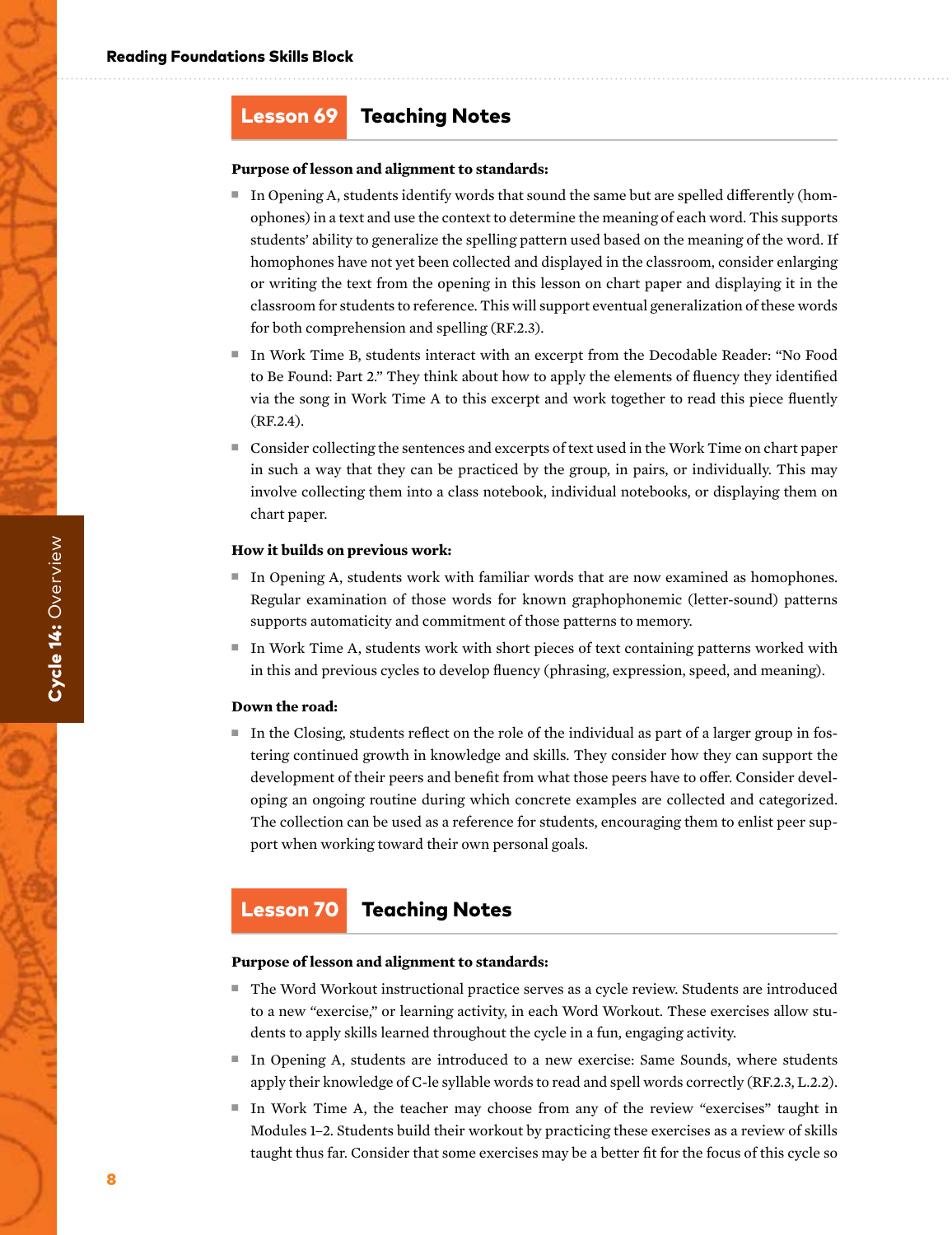that words with C-le syllable can be included. Refer to the Module 3 Overview Assessment section for a list of all exercises introduced in Modules 1–2.

■ In the Grade 1 curriculum, a cycle assessment is administered for each cycle. In second grade, the assessments become more time-consuming. As a result, assessments are only administered every other cycle. For each cycle without an assessment in Modules 1 and 2, a new review "exercise" is introduced. In Modules 3 and 4, the teacher may choose from any of the taught review "exercises."

#### **How it builds on previous work:**

■ This lesson continues work with C-le syllable words.

#### **Down the road:**

■ In the Closing, students reflect on the role of the individual as part of a larger group in fostering continued growth in knowledge and skills. They consider how they can support the development of their peers and benefit from what those peers have to offer. Consider developing an ongoing routine during which concrete examples are collected and categorized. The collection can be used as a reference for students, encouraging them to enlist peer support when working toward their own personal goals.

# Preparation and Materials

- Syllable Sleuth Word List in a transparent sleeve (one for each student or per pair)
- Words Rule Word Cards
- T-chart (optional)
- Whiteboards, whiteboard markers, and whiteboard erasers (one per student)
- Clipboards if students are not sitting at a desk (one per student; optional)
- Cycle 14 Assessment (optional)
- Enlarged Engagement Text: Sunnyside Community Public Notice: "Trash and Pest Control"
- Enlarged Decodable Reader: "No Food to Be Found: Part 2" (one to display)
- Decodable Reader: "No Food to Be Found: Part 2" (one per student; see Student Workbook)
- Highlighters (one per student and one for teacher)
- Highlighting tape (for the teacher to use to highlight the Decodable Reader; optional)
- Snap or Trap Word Cards (see Teaching Notes, "In Advance")
- Tape, magnet, or other material to fasten Snap or Trap Word Cards to the Snap or Trap T-chart
- Snap or Trap T-chart (on whiteboard or chart paper; Snap on one side and Trap on the other)
- Interactive Word Wall (one to display)
- Word Parts Cards: "wise," "excite," "close," "forgive," "place," "separate," "-ment," "-ness," "- $\mathrm{ly}$ "
- Word Parts T-chart (two-column chart with headings: Suffix and Base Word) (one for teacher display)
- Spelling Pattern Cards ("-ble," "-ple," "-dle")